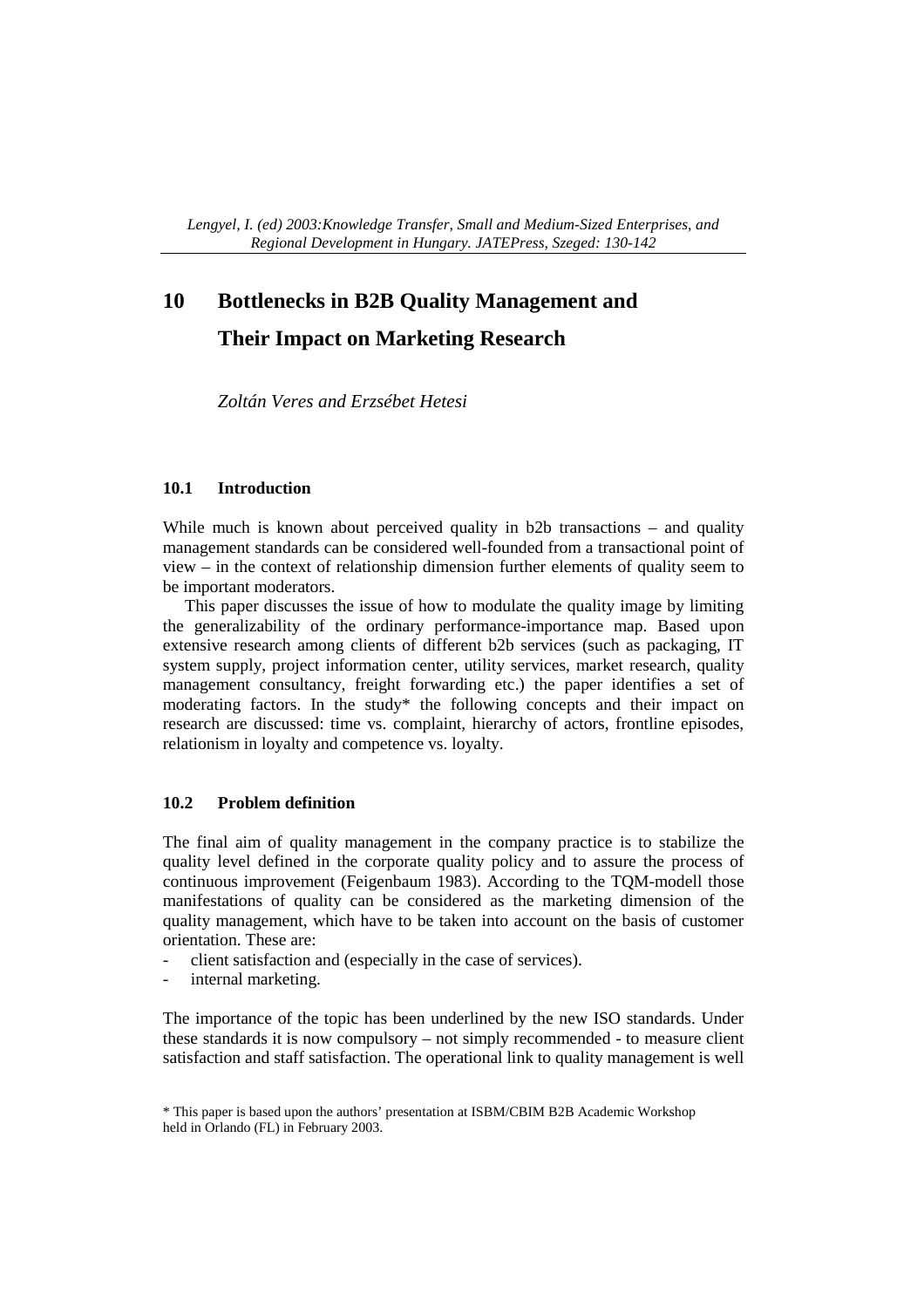described by the Quality Function Deployment model, which also makes necessary to measure clients opinion with high precision.

In order to meet this new requirement the ISO-qualified firms – disregarding the "cost-saving" D-I-Y solutions – will give orders to an external quality consultant or to a market research agency to carry out a tracking type of satisfaction research. The task of the supplier in this case is , not more" than to deliver reliable and acceptable results for the client on an ordinarily low quality research budget. It is thus not surprising that it is the b2b market where client satisfaction research has reached real proficiency, since the personal supplier-buyer relationship could not be managed without such continuous monitoring (Grönroos 2000).

The usual way of exploring the client (and employee) satisfaction in practice is as follows. First, the analysis of quality dimensions has to map the scope of perceived quality dimension by dimension with an output of possible quality attributes (Garvin 1987). The parametrisation of quality attributes will translate the set of sometimes very abstract quality attributes into measurable quality parameters. After the questionnaire design and the data collection the data processing in the majority of cases leads to the creation of performance-importance map (Figure 10.1).





*Source:* based on Christopher and Yallop (1990)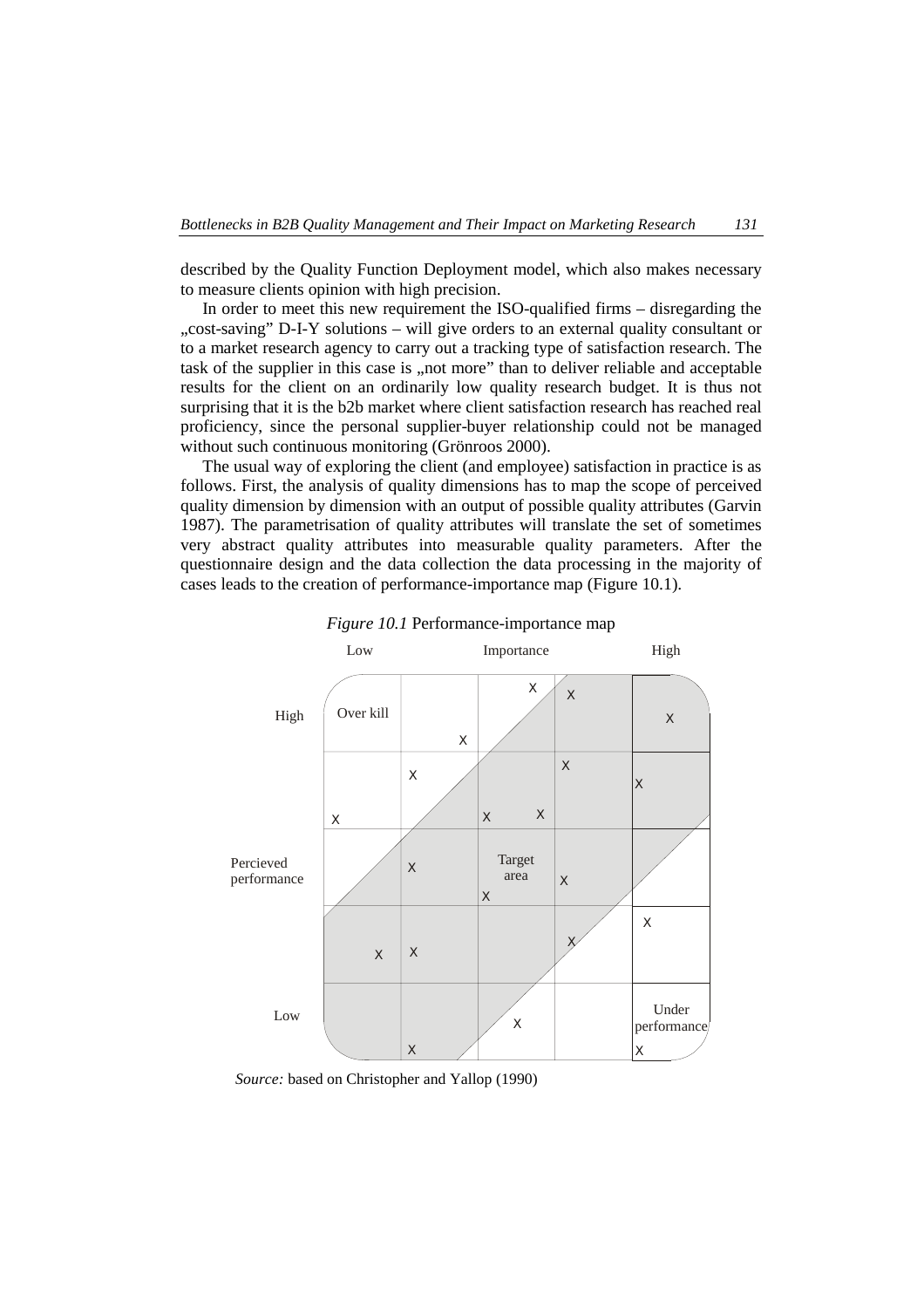For quality management this map is an input to quality development (Axelsson and Wynstra 2002). Most managerial research reports do not go beyond analysing the gaps between the perceived performance level and the explicit (at best implicit) importance of the related quality parameters. The methodological problem – and this is what this paper aims to discuss– lies in the generalizability of the performanceimportance map. In this case since the result presented in such a way cannot be considered as one of general validity, it must not be applied to quality development decisions without reservations.

In the last one and a half decades in the business practice of quality management a new question emerged: is at all sufficient to apply the performance importance map to quality development? As a result, loyalty research – beside satisfaction research – has become more and more popular among decision makers. Many studies supported the evidence that the stronger the client-retention capability of a firm the more profitable the operation. We can still remember the slogan-like arguments: the net present value increase in profit that results from a 5% increase in customer retention varies betwen 25 and 95% over 14 industries (Reicheld and Sasser 1990). Moreover, others have noted that the relative costs of customer retention are substantially less than those of acquisition (Fornell and Wernerfelt, 1987).





*Source:* Grönholdt et. al (2000: 510)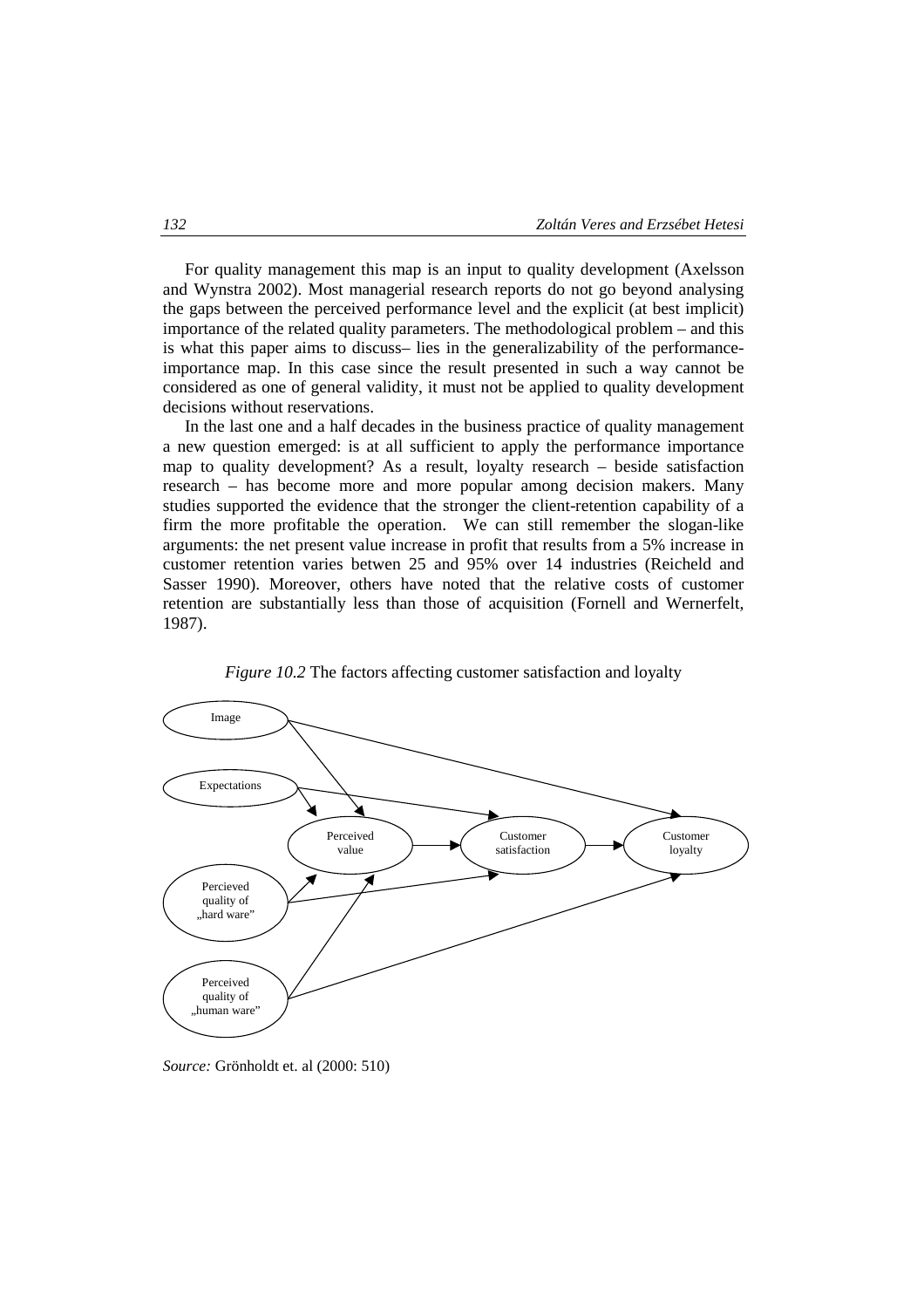Some could later prove that the formerly purely hypothetical "qualitysatisfaction-loyalty chain" really existed, that is the expected performance leads to satisfaction and finally to loyalty (Grönholdt et al 2000, Martensen et al 2000). In the interpretation of the quality – satisfaction – loyalty chain beside others (e.g. Parasuraman-Grewal) the model below can serve as a starting point for the quality manager. Our problem is however the same as it was in the previous case, namely, the generalizability of the measuring model of loyalty. Are there additional explanatory variables in the loyalty-function or are there not? From a managerial point of view the topic is of great importance because the precise methodology for the detection of client satisfaction and loyalty would make the firm capable of ... keeping the clients in hand" and enable it to better plan the management of new clients (Figure 10.2).

## **10.3 Empirical evidence of some inconsistencies**

In the last years we carried out numerous ad-hoc research projects focussed on b2b client satisfaction. The different areas of the projects included: the packaging industry, IT system supply, a project information center, utility services, market research, management consultancy, freight forwarding etc. The numerosity of the clientele ensured a sufficient sample size to keep the error within a margin of 5% on a 95% confidence level even in the worst case.

While presenting the results in the ordinary way we observed two typical phenomena which made the presentation more difficult. These two phenomena practically speaking could be considered as the statistical weakness of the results. One was the extremely high deviation behind the means, and the other one the phenomenon of the irregural distribution of the answers. The former one can be presented in the simplest way if we imagine dispersion ellipses around the coordinates representing the means on the ordinary performance-importance map. The managerial practice is apt to belittle – or even to ignore - this natural statistical phenomenon. The simplification can however result in very erroneous conclusions. The second phenomenon can be seen very well in Figure 10.3, which shows the results among the clientele of a freight forwarding company. The research project was carried out in 1997 on a sample of 127 companies. In the survey we investigated the components of the clients' satisfaction on five (5) degree scales. For the researcher the real interpretational difficulty lies in the duplication of the distribution peak and not so much in the distribution obliquity.

While preparing our survey with qualitative research in utility service industry also turned out that the loyalty model was very far from general validity. Consequently, there must be other dimensions apart from the already accepted ones in defining loyalty. In the in-depth interviews it frequently emerged that the selfconsciousness of the clients may also influence loyalty and this new dimension appears first of all in the presumed competence of the client and in his ability to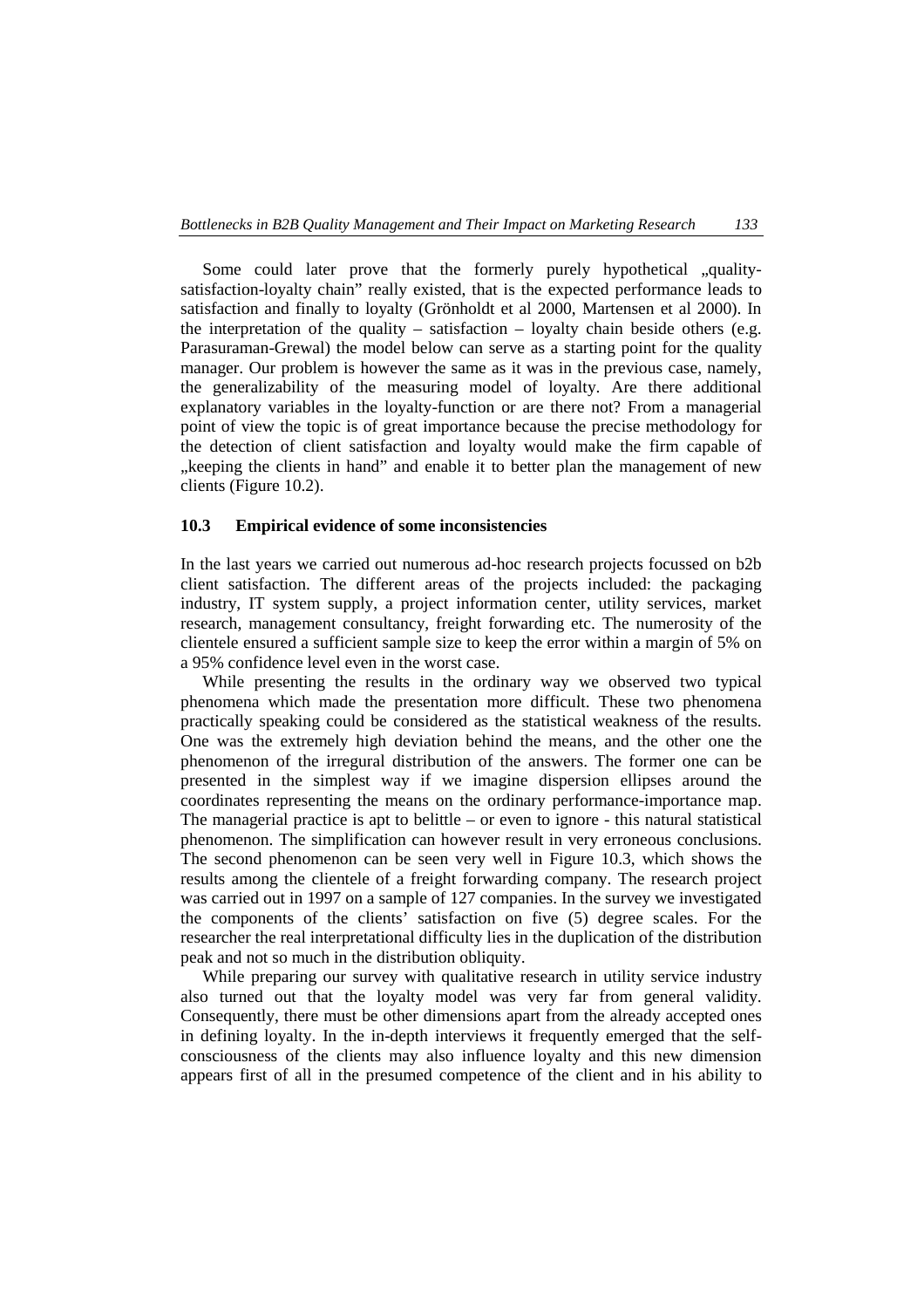assert his interest. By content-analysis of the interviews it has been found that the loyalty of the clients is highly influenced by the awareness of their rights and obligations and the possibility of managing complaints and problems.

The reasons behind the above mentioned results are diverse and they may occasionally exist simultaneously:

- buying center effect,
- time vs. complaint.
- frontline episodes,
- relationship quality,
- competence, and
- assertion of interest.

### **(a) Buying center effect**

In a survey we were confronted to the fact that in many cases in the organizational market the perceived performance of the supplier can be interpreted and measured only on more levels. The research project was to explore the quality of internal services of a big manufacturer in the chemical industry. In the survey the "buyers" of the services of the IT system supply division have been interviewed about their needs and satisfaction.

The research confirmed that there is quality perception on the top and middle management levels and at the operative bottom (on the level of the real contact persons).The quality management of the company has to be aware of the client satisfaction on each level of the hierarchy. The managerial implications, however, are necessarily different. The answers being measured on a different level of hierarchy can naturally result in more significant deviation.

*Figure 10.3* Perceived performance of the exceptional problem solution



*Source:* Veres (2003: 89)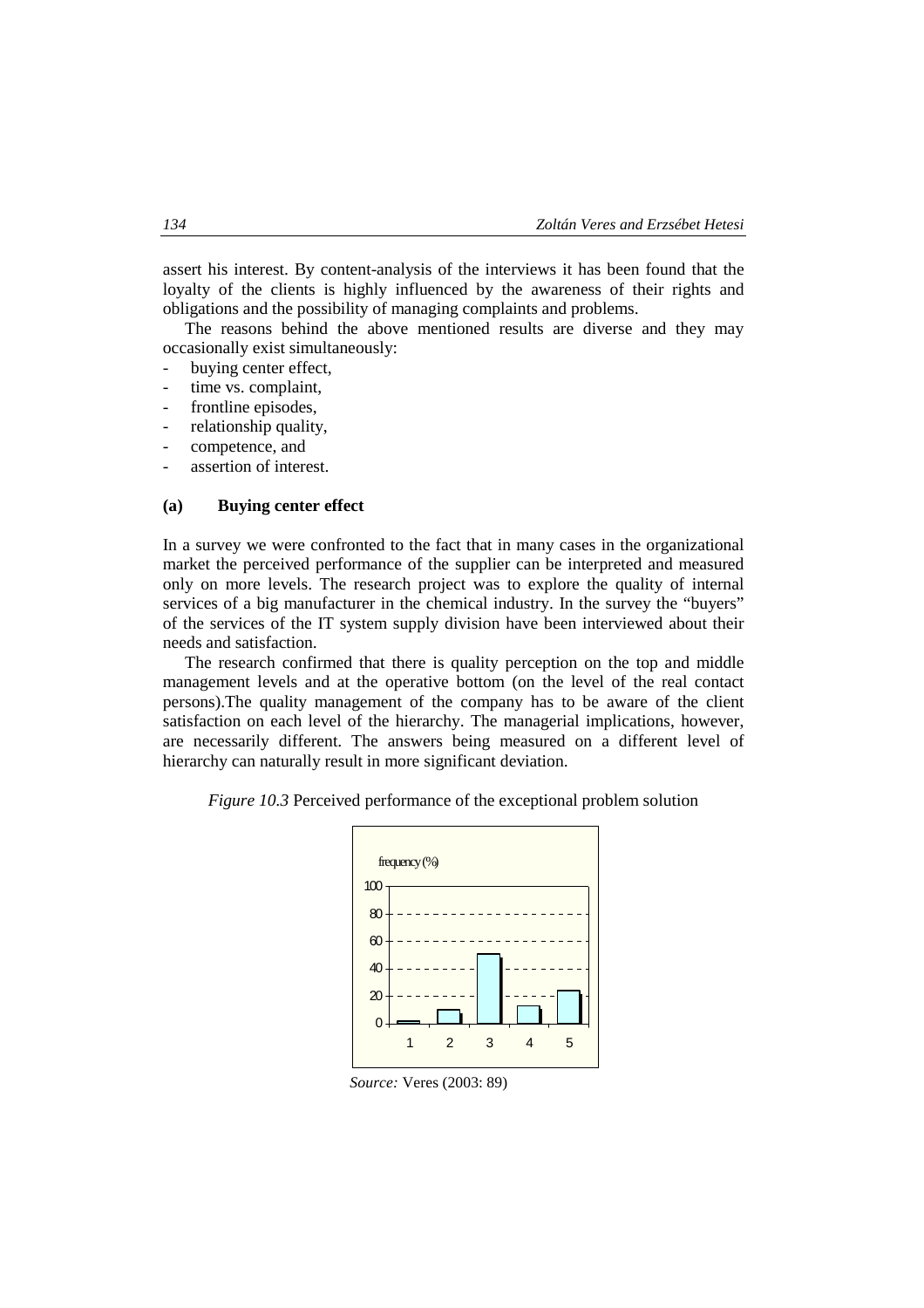## **(b) Time vs. complaint**

The satisfaction originating from perceived quality is extremely sensitive to the complaint situations, and especially to the length of the period which has passed since the last complaint situation and its handling. This phenomenon can hypothetically be modeled as a stable and a transient phase of client satisfaction. The former stationary one is the result of the experience and perceived relationship of a long period. This stable satisfaction turns into a transient phase when the complaint situation emerges. This is the very beginning of the service recovery phase and it lasts until the satisfaction stabilizes again on the former or on another level. Consequently, the mixing of clients in a stable satisfaction phase and those of being in the service recovery phase in the sample might be a source of measuring error.

## **(c) Frontline episodes**

In measuring satisfaction, the opinion of the frontline persons - who frequently take part in intensive interactions – can cause considerable deviation in the results. Especially the client relationship of key account managers can result in measuring difficulty since they personalize their relationship much more, therefore the client opinion says more about the contact person than about the supplier. The personality of the key account manager certainly shifts the result toward the uniqueness of the satisfaction level.

## **(d) Relationship quality**

It is well known that relationship quality which can originate from the prehistory of the business relationship is based upon a very different client value than transactional quality (Cova and Salle 1999, Cova and Ghauri et al 2002). The numerosity of each perception preference depends on the complexity of the relationship portfolio. As a minimum, we have to distinguish four relationships: the newcomers, the loyals, the wilful deserters and the converted lambs, although the portfolio in reality is even more complex. An undoubtedly logical hypothesis can be that the different relationship statuses define significantly different satisfaction preferences thus the strengthening deviation of the opinions can originate also from this relationship dimension (Gadde and Hakansson 2001).

## **(e) Competence**

The emerging of the competence dimension is probably the consequence of the strengthening self-consciousness of the clients. In the organizational market the more competent clients are to enjoy higher advantages in establishing and forming the business relationship. Although a partner with less awareness of his rights and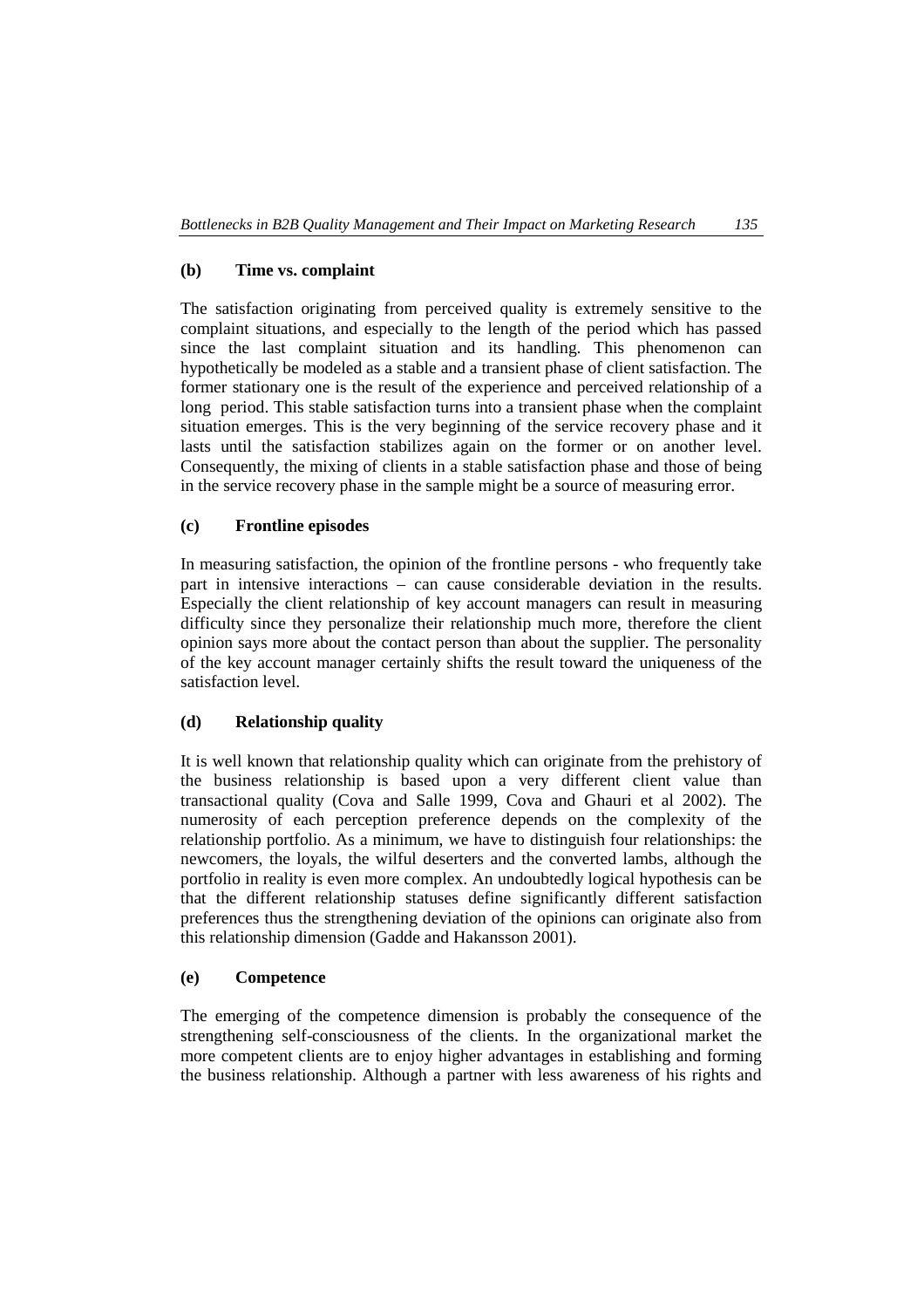obligations can also think himself competent, the subjective conviction in competence can influence loyalty. Based upon our eventual surveys in the utility service industry we can suppose that in the case of b2b services the competence of the client plays a key role in loyalty.

## **(f) Assertion of interest**

The assertion of interest as another dimension of client self-consciousness can influence loyalty. It can play a special role in forming the conditions of cooperation, and an even more important role in complaint situations. The reason for the emerging interest-assertion dimension is – similarly to competence – the strengthening client consciousness, since the increasing propensity and possibility to assert interests can improve the client bargaining position.

### **10.4 Interpretation**

By secondary analyses of the survey results we have tried to verify the above mentioned hypotheses and suppositions. The most significant outputs of the analysis are as follows:

### **(a) Different levels of quality image**

In the above mentioned survey at a chemical industry manufacturer we assessed the results of the division's performance as extremely inhomogeneous. Testing by ANOVA the opinion-deviations of the respondents belonging to different levels of hierarchy we have got significant differences. As previously anticipated not only the parameter means but also the importances proved to be different on different decision levels.

### **(b) Perceived performance and complaint times**

When investigating the perceived performance of a supplier in the packaging industry we found unexceptedly high deviations. The survey has been carried out in the years 2000 and 2001 on a sample of 114 key accounts. In order to explore the complaint segments – by repeated questioning – we have completed the statistical variables with a question which detected the length of the time-period that had passed since the last significant complaint situation (net valid answers equal 103).

The aggregated satisfaction of the clients in function of the time variable defined in the above mentioned way proved to be in significant relationship with the timeperiod. It can be well followed in box-plot Figure 10.4 that in the case of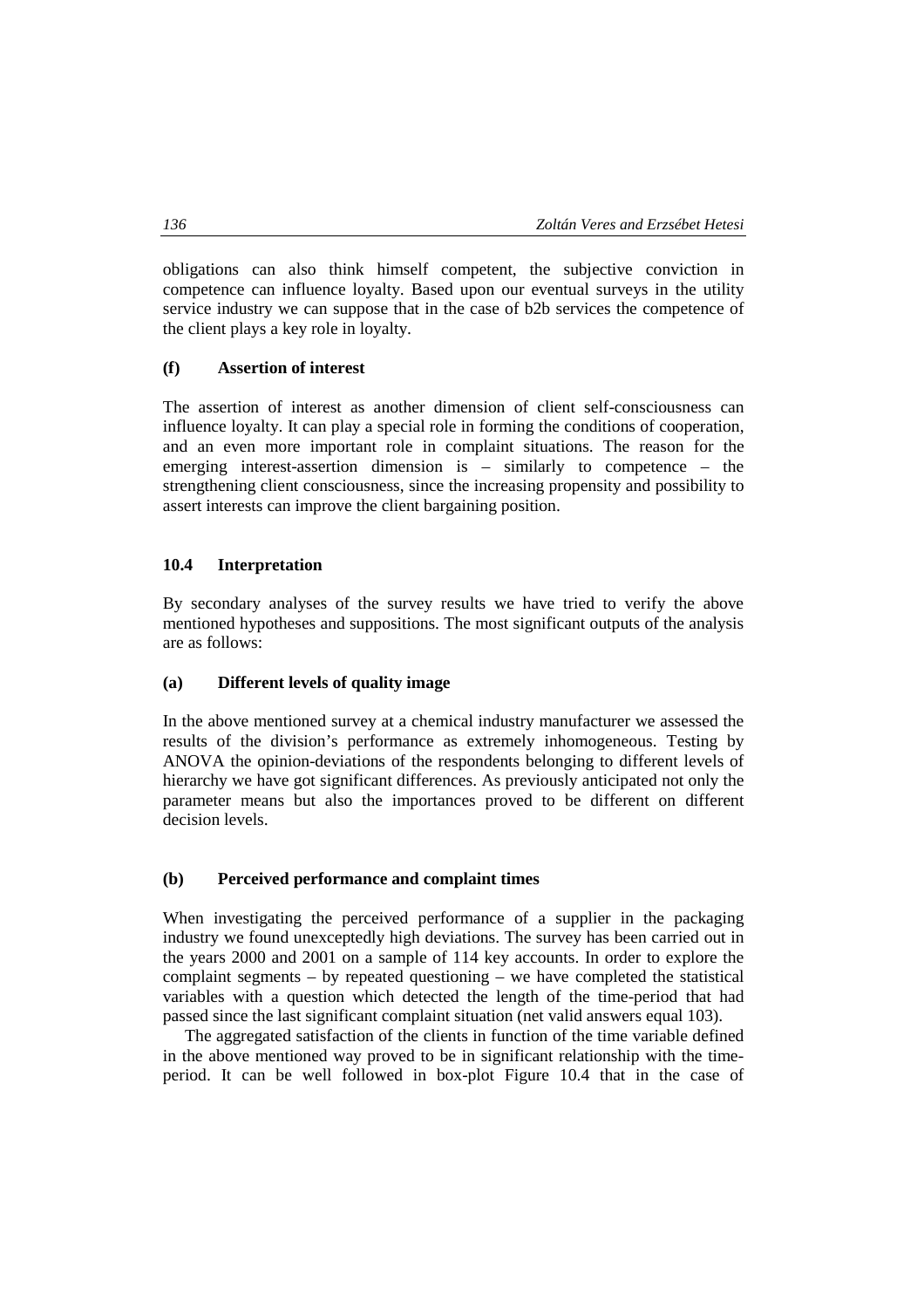simultaneous answers the satisfaction level is proportionate to how long ago the complaint situation emerged (result tested by ANOVA), that is the longer time ago the complaint emerged the higher the perceived performance.



*Figure 10.4* The box-plot of the level of performance plotted against the complaint times

Oldness of the complaint affair

*Source*: exclusive research (by permission of Consact)

#### **(c) Frontline experiences**

Due to non-parametric eventual experiences (critical incidents) and the frontline personnel-specific quality in certain projects the ordinary research design had to be completed with a frontline audit. This could explore the quality of the frontline by questioning the contact personnel on both sides, by observing the frontline activity and by studying the backoffice-frontline interactions in the backstage (internal service moments).

Important information for quality management was that the quality preferences of the frontline persons and of the contact client persons were significantly different. The differences coming from the uniqueness of the contact persons were also significant. The dependence of the client opinions on the contact person has also been verified by the critical incident analyses.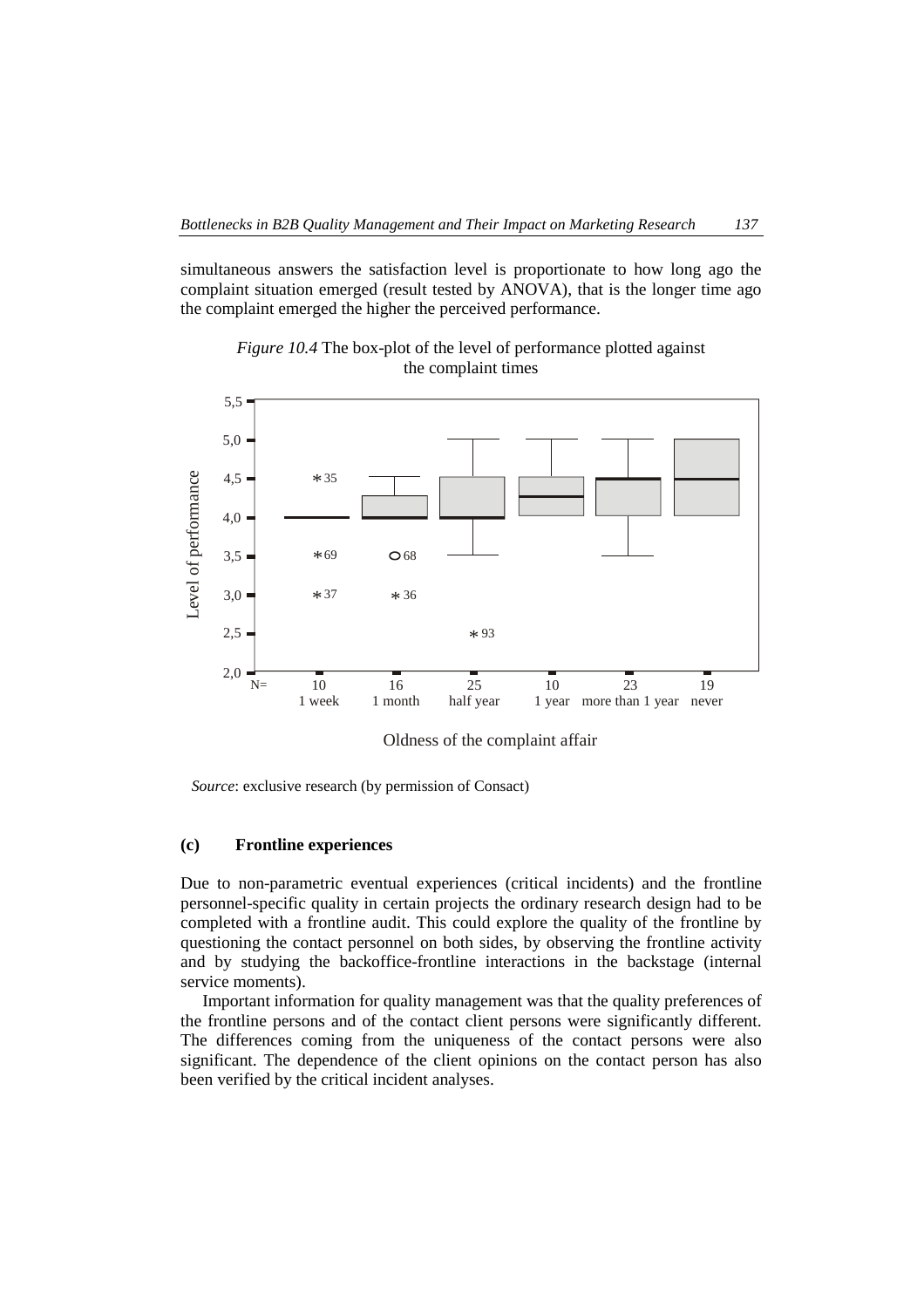#### **(d) Relationship segments**

If we generate the results by relationship segments the distribution improves and the quality image becomes clearer. When we, for example, computed the perceived performance of the exceptional problem solution (as a key parameter of many services) for the four basic relationship groups the uneven answer-distribution of the total clientele became more regular. Especially in the case of separating the brand loyal clients (Figure 10.5).





*Source:* Veres (2003: 89)

#### **(e) Client consciousness**

The results of our survey carried out in Hungary about the customer loyalty to the local electricity distributors. prove that the loyalty factors known from the international literature should be dealt with special care in the case of the electricity industry. A representative sample of 1000 in the population living in the supply area of a Hungarian electricity supplier has been asked to fill in a questionnaire. The sample was selected with the mechanical simple random method (method of each n). The factor analysis of the survey results – by operationalizing the client consciousness in three dimensions – served to test the in-depth interviews (Table 10.1 and 10.2).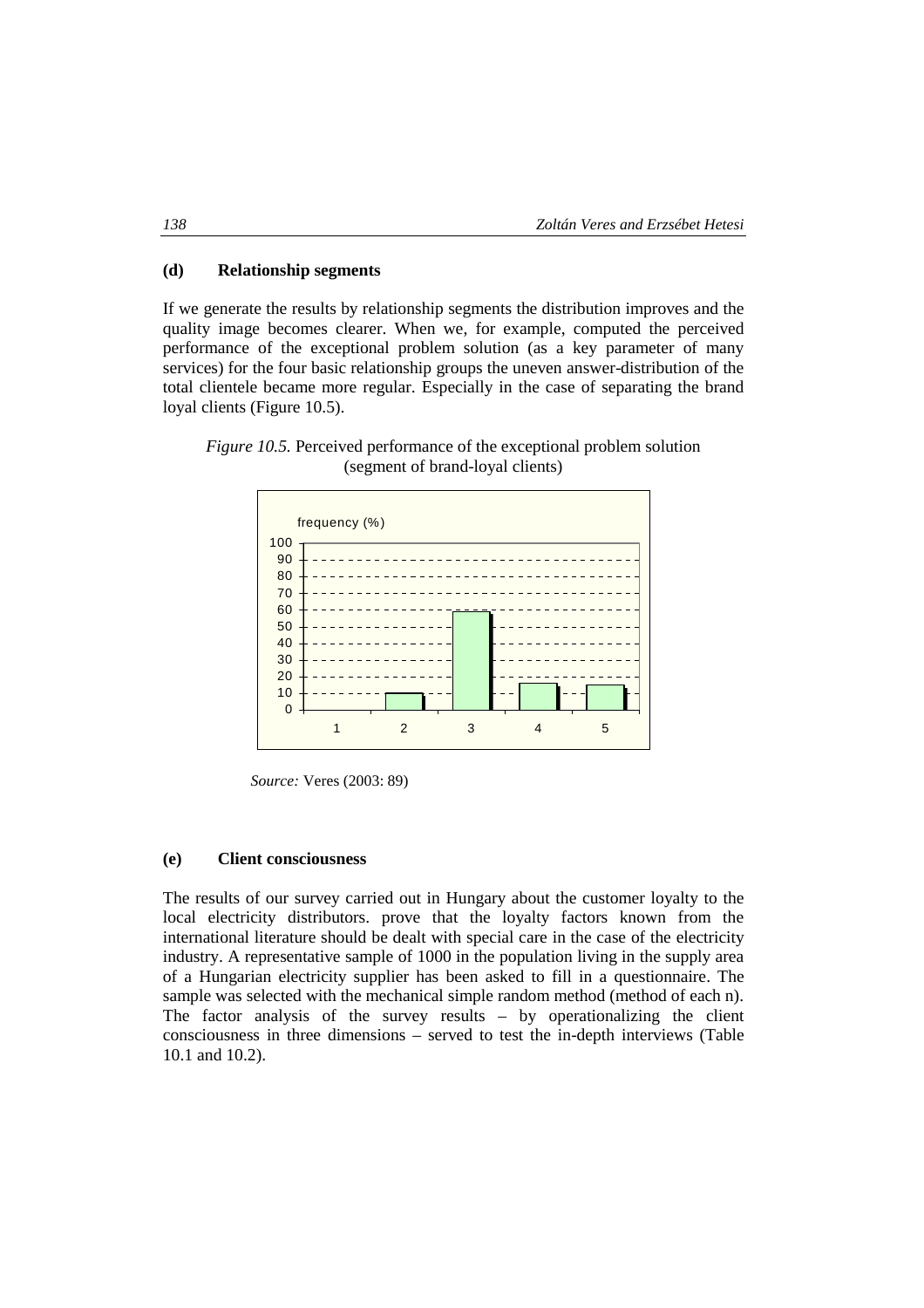| Questions             | Factors      |                |      |                |
|-----------------------|--------------|----------------|------|----------------|
|                       | $\mathbf{1}$ | $\overline{2}$ | 3    | $\overline{4}$ |
| Comp1                 | 0.91         |                |      |                |
| Comp2                 | 0,91         |                |      |                |
| Comp3                 | 0,89         |                |      |                |
| Comp4                 | 0,80         | 0,28           |      |                |
| Comp5                 | 0,53         | 0,45           |      |                |
| Info <sub>2</sub>     | 0,29         | 0,76           |      |                |
| Info3                 | 0,21         | 0,73           |      |                |
| Info1                 | 0,32         | 0,72           |      |                |
| Info <sub>5</sub>     |              | 0,65           | 0,26 |                |
| Info6                 |              | 0,63           | 0,23 |                |
| Info <sub>4</sub>     |              | 0,62           | 0,20 |                |
| Interest4             |              |                | 0,90 |                |
| Interest <sub>5</sub> |              |                | 0,88 |                |
| Interest3             |              | 0,23           | 0,71 | 0,39           |
| Interest1             |              | 0,40           | 0,41 | 0,27           |
| Interest <sub>2</sub> |              |                |      | 0,85           |

*Table 10.1* Factor analysis of the consciousness dimension

*Source:* Hetesi (2001)

*Table 10.2* Analysis of the explained variance

|         | Explained variance after rotation |           |           |  |  |
|---------|-----------------------------------|-----------|-----------|--|--|
| Factors | Eigenvalue                        | Explained | Cumulated |  |  |
|         |                                   | variance  | variance  |  |  |
|         | 3,67                              | 22,95     | 22,95     |  |  |
|         | 3,42                              | 21,35     | 44,30     |  |  |
|         | 2,45                              | 15,30     | 59,60     |  |  |
|         |                                   | ' 89      | 7,49      |  |  |

*Source:* Hetesi (2001)

From the 16 questions the factor analysis identified four factors as explicative dimensions of client consciousness, where the

- first factor represents competence,
- second the "being informed",
- third the assertion of interest and
- fourth is not in relationship with the consciousness dimension.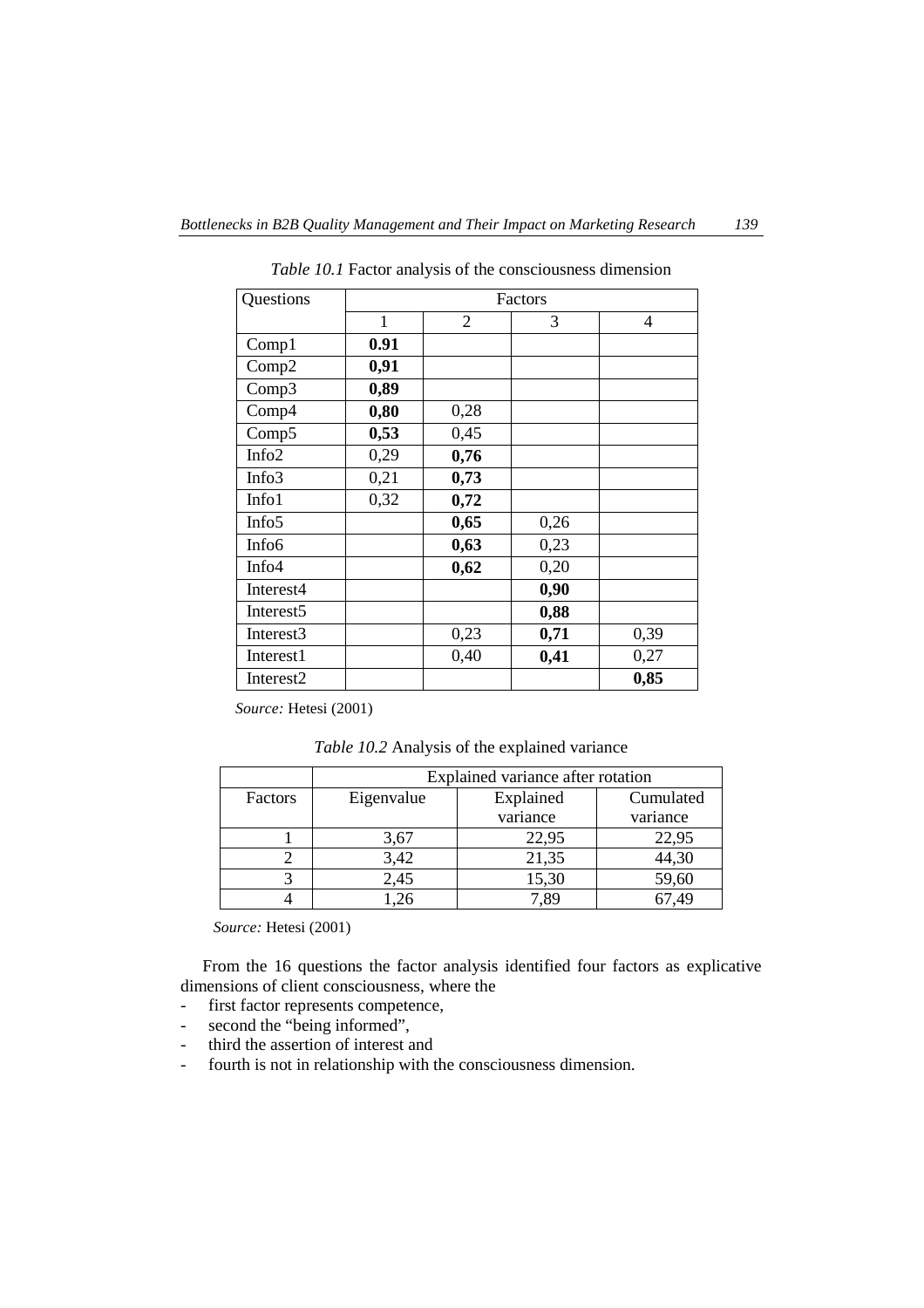The separation of competence and interest-assertion and the eigenvalues draw the attention of quality managers to the fact that in quality development these variables have also to be taken into account when managing loyalty.

More useful information can be found in the result of the regression analyses. We can study the absolute value and direction of the standardized regression coefficients in Table 10.3, and certain findings can be interpreted on the presumed relationship between the variables.

|             | Loyalty           |          |  |
|-------------|-------------------|----------|--|
| Independent | Standardized beta | p value  |  |
| variables   |                   |          |  |
| ÜSZI        | $-0,22$           | 0,003    |  |
| <b>EMP</b>  | $-0,19$           | 0,002    |  |
| ÉRD         | $-0,15$           | 0,010    |  |
| <b>KOMP</b> | 0,12              | 0,044    |  |
| <b>ELÉR</b> | $-0,17$           | $-0,035$ |  |
| $^{2}=0.12$ |                   | P<0,05   |  |

*Table 10.3* Result of the regression analysis

*Abbreviations*: ÜSZI = client service, EMP = empathy, ÉRD = assertion of interest,  $KOMP = \text{compact}, ELÉR = \text{accessability}$ 

*Source:* Hetesi (2001)

For quality management it is important information that competence is in inverse function with loyalty, consequently, the more competent clients will more easily leave the supplier than the less competent ones. On the other hand, the assertion of interest is in positive relationship with loyalty.

We have seen that the ordinary performance-importance map in itself can mislead the quality management if the company neglects those – and other – inconsistencies that we presented in this paper. As a practical scenario it is proposed to segment the client-population in different dimensions by

- hierarchy of the respondents,
- complaint,
- contact persons,
- relationship status.

Based upon the empirical results of the surveys as a new dimension, the measuring of client consciousness has to be built in to the research design. The impact of competence and the assertion of interest in loyalty can deliver useful information for quality management.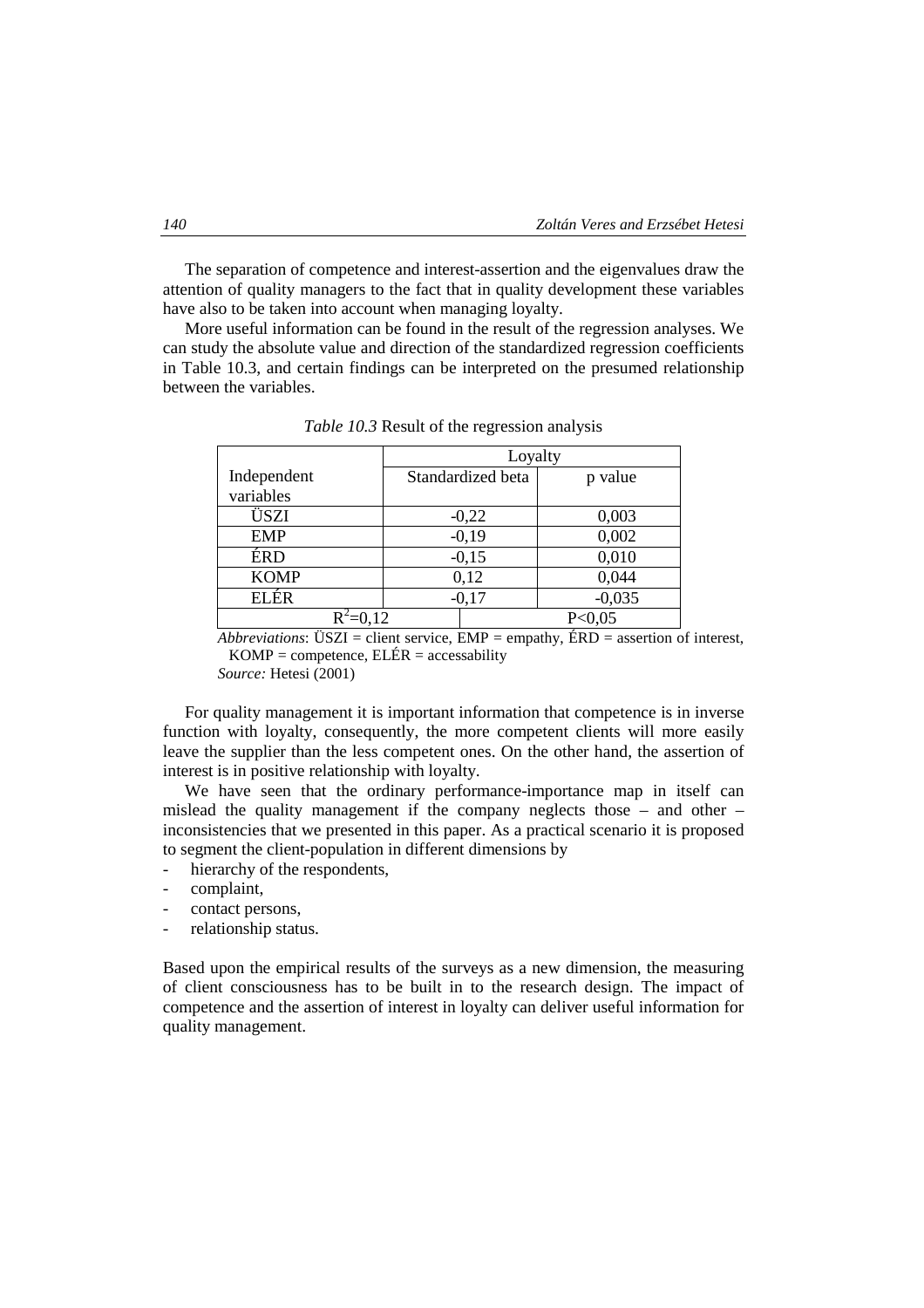#### **10.5 Conclusions**

The ordinary client satisfaction surveys in company practice ignore the above detailed segment-specific differences, therefore, they report the means of the client opinions. When applying the quality image models a threshold of deviation should be defined above which the grouping of the population and analysis of variance would be proposed. The users have to reveal that the performance-importance map is not a two-dimensional phenomenon but a much more complex one because the quality image is a multiple-sided prism. The image depends on where we look at it from. The marketing research experts can deliver these proposals to the quality management. The real question is in fact how the management will be able to operationalize the proposals.

The measuring of loyalty also needs corrections. It is probable that the variables which are responsible for influencing loyalty are industry-specific ones. Special research could explore for quality management the key dimensions in the loyalty function. Measuring difficulties can also emerge in the operationalization of the competence variable (items to measure exactly an extremely subjective parameter, building into the measuring model etc.). Apart from the mixed opinion of the respondents in a stable satisfaction state and those within a service recovery process there is a further difficulty in measuring loyalty: the operationalization of the assertion of interest. What influence loyalty more: the propensity or the possibility to assert interest or both? In which situation should we detect this dimension: in the forming of cooperative conditions or in complaint handling or in both?

The correct methodology for total quality management programs is indispensable, but before finding this correct methodology the minimum what we can do is to comprehend our limits in the exploration of the quality image.

### **References**

Axelsson, B. and Wynstra, F. 2002: *Buying Business Services.* Wiley, Chichester.

- Christopher, M. and Yallop, R. 1990: Audit your Customer Service Quality. *Focus*, 9(5): 1-6
- Cova, B. and Salle, R. 1999: *Le marketing d'affaires*. Dunod, Paris.
- Cova, B., Ghauri, P. and Salle, R. 2002: *Project Marketing: Beyond Competitive Bidding*. Wiley, Chichester.
- Feigenbaum, A. 1983: *Total Quality Control.* McGraw-Hill, Boston.
- Fornell, C. and Wernerfelt, B. 1987: Defensive Marketing Strategy by Customer Complaint Management. *Journal of Marketing Research,* 11: 337-346
- Gadde, L.E. and Hakansson, H. 2001: *Supply Network Strategies.* Wiley, Chichester.